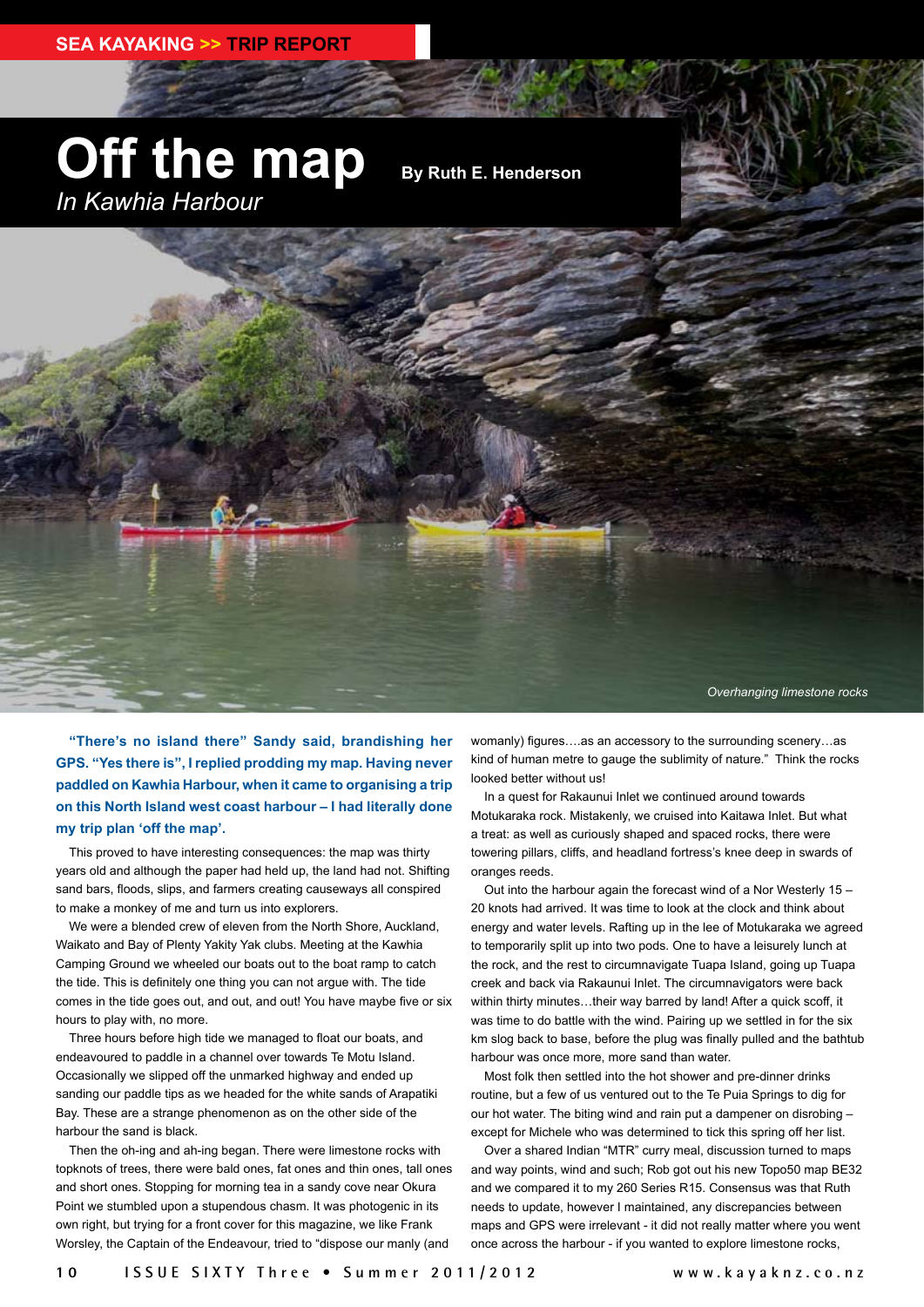



www.incept.co.nz